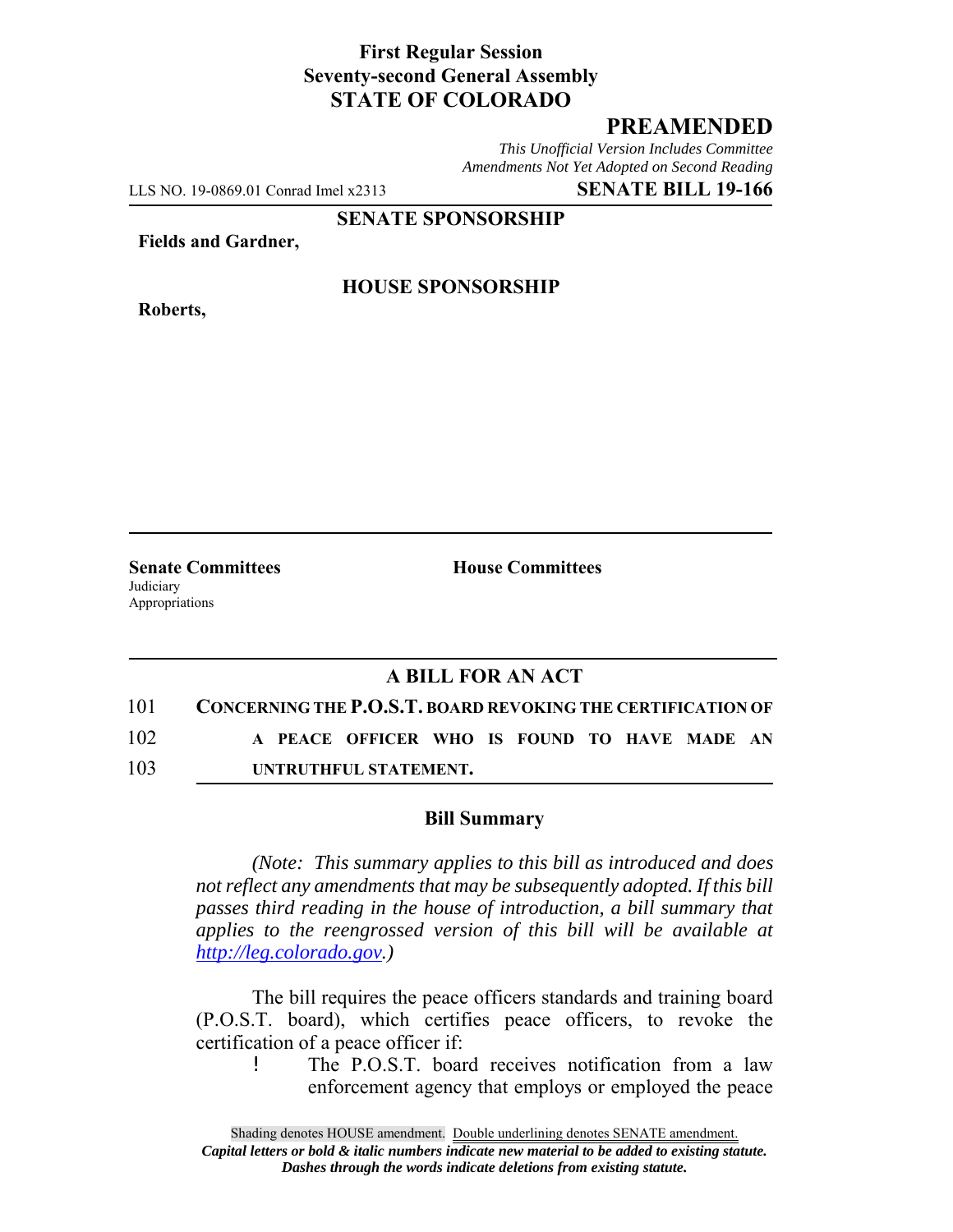officer that the peace officer knowingly made an untruthful statement concerning a material fact or omitted a material fact on an official criminal justice record, while testifying under oath, or during an internal affairs investigation or comparable administrative investigation; and

! The law enforcement agency certifies that it completed an administrative process defined by a published policy of the law enforcement agency and through that process, the law enforcement agency determined by a clear and convincing standard of the evidence that the officer knowingly made an untruthful statement concerning a material fact or knowingly omitted a material fact on an official criminal justice record, while testifying under oath, or during an internal affairs investigation or comparable administrative investigation.

The bill allows a person whose P.O.S.T. certification is revoked to appeal the revocation in accordance with rules of the P.O.S.T. board.

1 *Be it enacted by the General Assembly of the State of Colorado:*

2 **SECTION 1.** In Colorado Revised Statutes, 24-31-305, **add** (2.5)

3 as follows:

 **24-31-305. Certification - issuance - renewal - revocation - rules - definition.** (2.5) (a) NOTWITHSTANDING THE PROVISIONS OF SUBSECTION (2) OF THIS SECTION, THE P.O.S.T. BOARD SHALL REVOKE A CERTIFICATION ISSUED TO A PERSON PURSUANT TO SUBSECTION (1) OR (1.3) OF THIS SECTION OR SECTION 24-31-308 IF:

 (I) THE LAW ENFORCEMENT AGENCY THAT EMPLOYS OR EMPLOYED THE CERTIFICATE HOLDER NOTIFIES THE P.O.S.T. BOARD THAT, ON OR 11 AFTER THE EFFECTIVE DATE OF THIS SUBSECTION (2.5), THE CERTIFICATE HOLDER KNOWINGLY MADE AN UNTRUTHFUL STATEMENT CONCERNING A MATERIAL FACT OR KNOWINGLY OMITTED A MATERIAL FACT ON AN OFFICIAL CRIMINAL JUSTICE RECORD, WHILE TESTIFYING UNDER OATH, OR DURING AN INTERNAL AFFAIRS INVESTIGATION OR ADMINISTRATIVE 16 INVESTIGATION AND DISCIPLINARY PROCESS; AND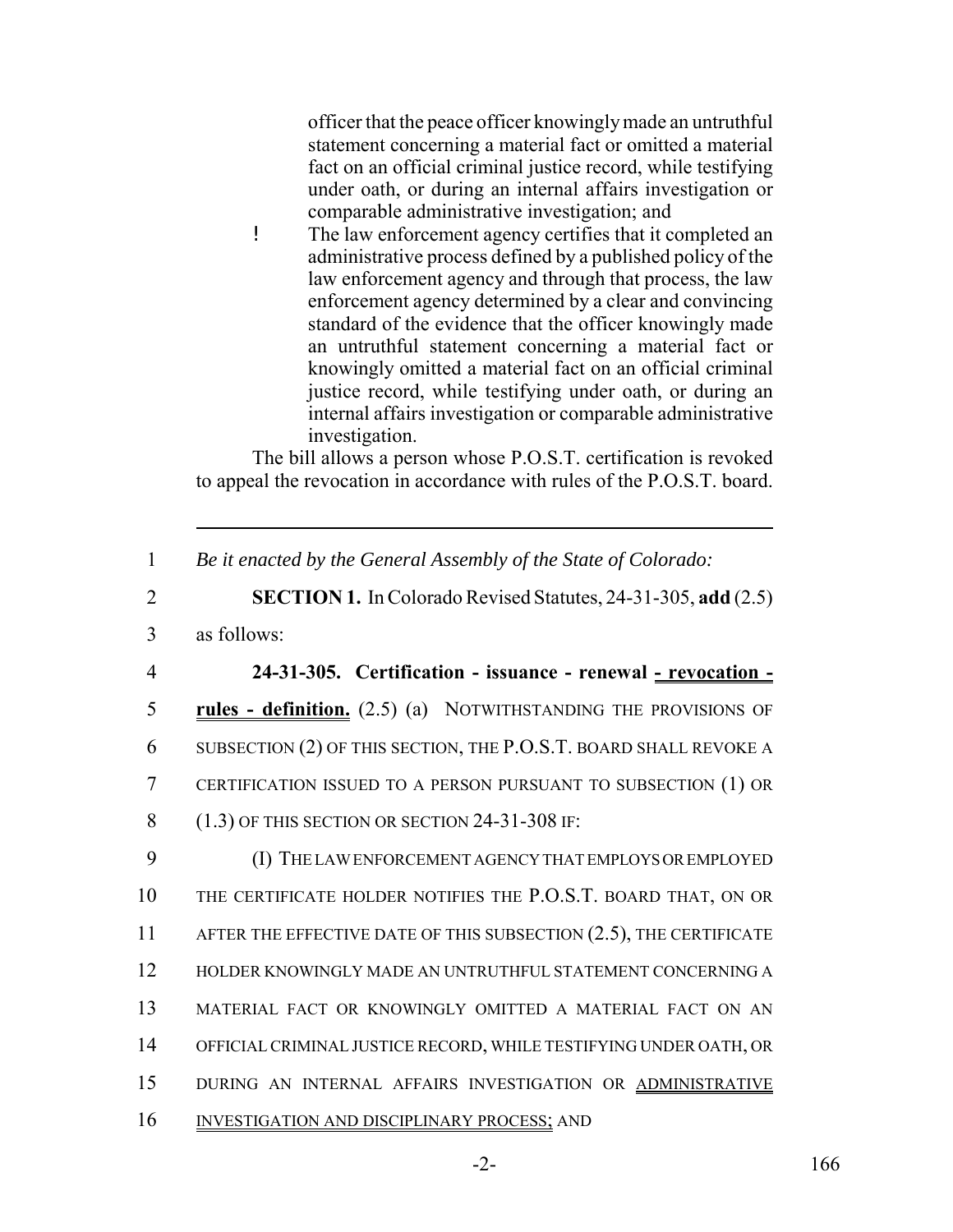(II) THE LAW ENFORCEMENT AGENCY CERTIFIES THAT:

 (A) IT COMPLETED AN ADMINISTRATIVE PROCESS DEFINED BY A PUBLISHED POLICY OF THE LAW ENFORCEMENT AGENCY, WHICH POLICY WAS IN EFFECT AT THE TIME THAT THE ALLEGED UNTRUTHFUL STATEMENT CONCERNING A MATERIAL FACT OR KNOWING OMISSION OF MATERIAL FACT OCCURRED;

 (B) THROUGH THAT ADMINISTRATIVE INVESTIGATION AND DISCIPLINARY PROCESS, THE LAW ENFORCEMENT AGENCY DETERMINED BY A CLEAR AND CONVINCING STANDARD OF THE EVIDENCE THAT, ON OR 10 AFTER THE EFFECTIVE DATE OF THIS SUBSECTION (2.5), THE CERTIFICATE HOLDER KNOWINGLY MADE AN UNTRUTHFUL STATEMENT CONCERNING A MATERIAL FACT OR KNOWINGLY OMITTED A MATERIAL FACT ON AN OFFICIAL CRIMINAL JUSTICE RECORD, WHILE TESTIFYING UNDER OATH, OR DURING AN INTERNAL AFFAIRS INVESTIGATION OR COMPARABLE ADMINISTRATIVE INVESTIGATION; AND

 (C) THE CERTIFICATE HOLDER HAS ELECTED NOT TO EXERCISE, OR HAS EXHAUSTED, THE INTERNAL DISCIPLINARY APPEAL RIGHTS PROVIDED 18 BY THE OFFICER'S EMPLOYER; AND

19 (III) THE P.O.S.T. BOARD HAS DETERMINED, AFTER CONDUCTING A HEARING AND APPEALS PROCESS PROVIDED PURSUANT TO RULES OF THE

P.O.S.T. BOARD AND IN COMPLIANCE WITH SECTIONS 24-4-104 AND

22 24-4-105, THAT THE CERTIFICATE HOLDER KNOWINGLY MADE AN

UNTRUTHFUL STATEMENT CONCERNING A MATERIAL FACT OR KNOWINGLY

OMITTED A MATERIAL FACT ON AN OFFICIAL CRIMINAL JUSTICE RECORD,

25 WHILE TESTIFYING UNDER OATH, OR DURING AN INTERNAL AFFAIRS

INVESTIGATION OR ADMINISTRATIVE INVESTIGATION AND DISCIPLINARY

PROCESS.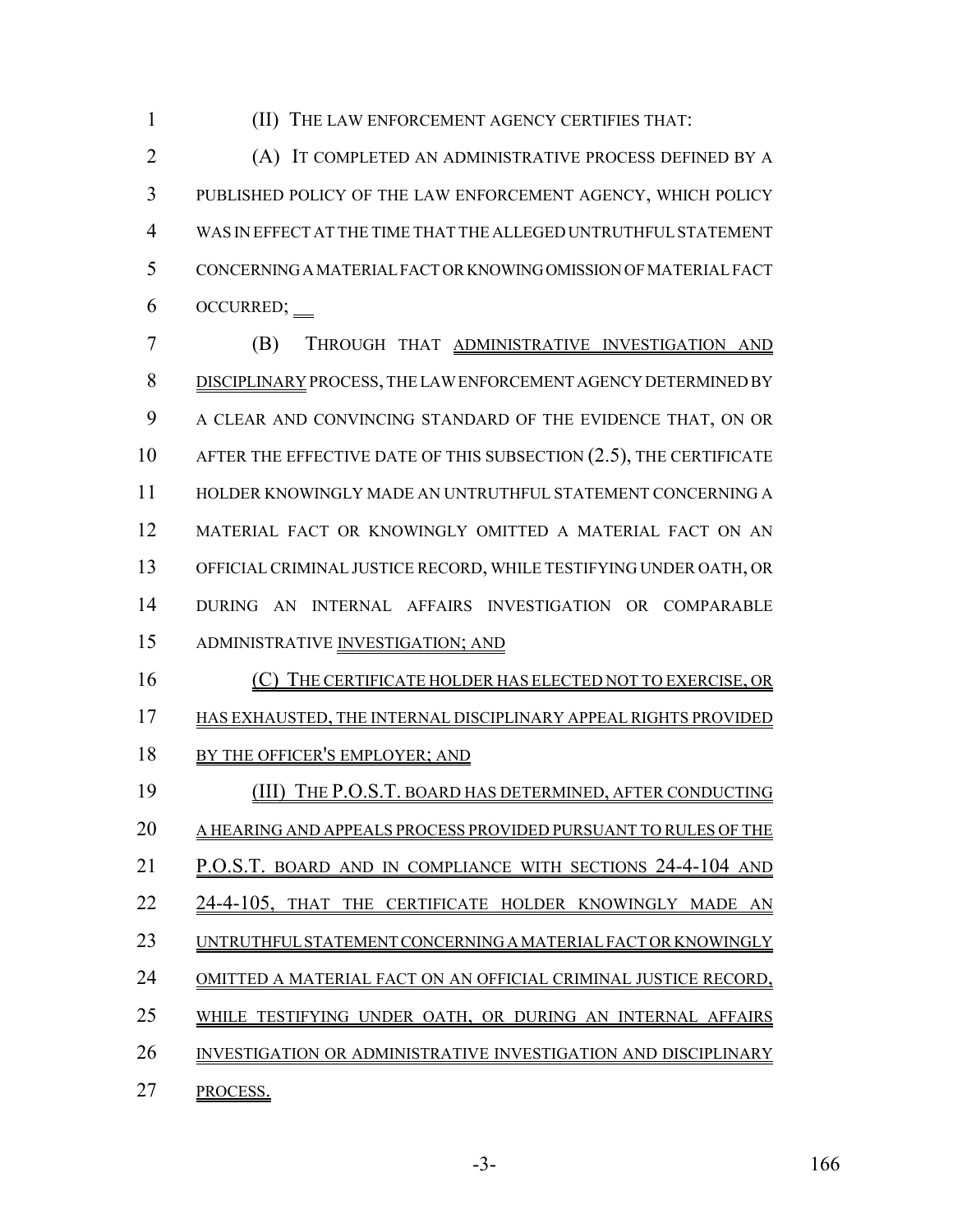(b) A LAW ENFORCEMENT AGENCY THAT MAKES A DETERMINATION 2 DESCRIBED IN SUBSECTION  $(2.5)(a)(II)$  OF THIS SECTION SHALL REPORT SUCH FACT TO THE P.O.S.T. BOARD ON A FORM THAT IS PRESCRIBED BY THE P.O.S.T. BOARD.THE FORM MUST REQUIRE THE OFFICIAL SUBMITTING THE FORM TO ATTEST, UNDER PENALTY OF PERJURY, THAT, TO THE BEST OF THE OFFICIAL'S KNOWLEDGE AND BELIEF, THE STATEMENTS ON THE FORM ARE TRUE, CORRECT, AND COMPLETE, AND THAT ANY FALSE STATEMENT, MISSTATEMENT, OR INACCURACY MAY RESULT IN REVOCATION OF THE OFFICIAL'S CERTIFICATION AS WELL AS CRIMINAL PROSECUTION.

 (c) IF A CERTIFICATE HOLDER WHO IS THE SUBJECT OF AN 11 INVESTIGATION DESCRIBED IN SUBSECTION  $(2.5)(a)(II)$  OF THIS SECTION RESIGNS OR REFUSES TO COOPERATE IN THE INVESTIGATION, THE INVESTIGATING LAW ENFORCEMENT AGENCY SHALL COMPLETE THE INVESTIGATION WITH OR WITHOUT THE SUBJECT'S PARTICIPATION. IF THE RESULTS OF THE INVESTIGATION DEMONSTRATE BY A CLEAR AND CONVINCING STANDARD OF THE EVIDENCE THAT, ON OR AFTER THE 17 EFFECTIVE DATE OF THIS SUBSECTION (2.5), THE CERTIFICATE HOLDER KNOWINGLY MADE AN UNTRUTHFUL STATEMENT CONCERNING A MATERIAL FACT OR KNOWINGLY OMITTED A MATERIAL FACT ON AN OFFICIAL CRIMINAL JUSTICE RECORD, WHILE TESTIFYING UNDER OATH, OR DURING AN INTERNAL AFFAIRS INVESTIGATION OR ADMINISTRATIVE 22 INVESTIGATION AND DISCIPLINARY PROCESS, THE LAW ENFORCEMENT AGENCY SHALL NOTIFY THE P.O.S.T. BOARD AND REQUEST REVOCATION OF THE CERTIFICATE HOLDER'S CERTIFICATION ON A FORM PRESCRIBED BY THE P.O.S.T. BOARD.

27 (d) THE RECORDS OF ANY LAW ENFORCEMENT AGENCY THAT ARE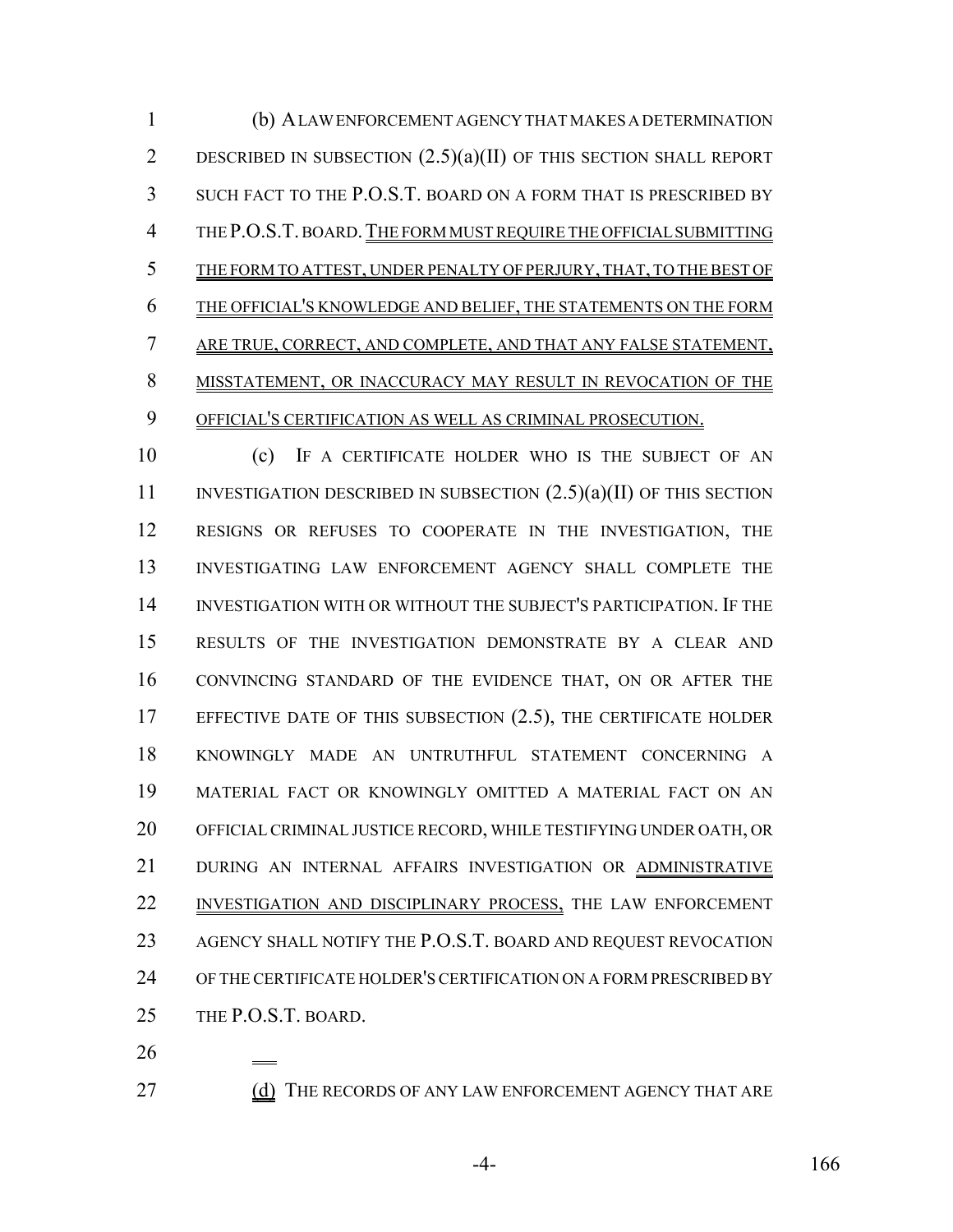SUBMITTED FOR REVIEW BY THE P.O.S.T. BOARD FOR THE PURPOSES OF 2 THIS SUBSECTION (2.5) REMAIN THE PROPERTY OF THE REPORTING LAW ENFORCEMENT AGENCY AND ARE NOT SUBJECT TO PUBLIC RELEASE BY THE P.O.S.T. BOARD.

 (e) A PERSON WHO HAS HAD HIS OR HER P.O.S.T. CERTIFICATION REVOKED PURSUANT TO THIS SUBSECTION (2.5) MAY SEEK JUDICIAL REVIEW PURSUANT TO THE PROVISIONS OF SECTION 24-4-106.

 (f) IF A CERTIFICATE HOLDER'S CERTIFICATE IS REVOKED PURSUANT TO THIS SECTION AND A COURT OF RECORD SUBSEQUENTLY REVERSES OR VACATES THE FINDING THAT, ON OR AFTER THE EFFECTIVE 11 DATE OF THIS SUBSECTION (2.5), THE CERTIFICATE HOLDER KNOWINGLY MADE AN UNTRUTHFUL STATEMENT CONCERNING A MATERIAL FACT OR KNOWINGLY OMITTED A MATERIAL FACT ON AN OFFICIAL CRIMINAL JUSTICE RECORD, WHILE TESTIFYING UNDER OATH, OR DURING AN INTERNAL AFFAIRS INVESTIGATION OR ADMINISTRATIVE INVESTIGATION AND DISCIPLINARY PROCESS, THE CERTIFICATE HOLDER MAY REQUEST REINSTATEMENT OF HIS OR HER CERTIFICATE BY PROVIDING DOCUMENTATION OF THE COURT'S RULING TO THE P.O.S.T. BOARD WITHIN FORTY-FIVE DAYS AFTER THE COURT'S RULING.

20 (g) IF A LAW ENFORCEMENT AGENCY IS NOTIFIED THAT A PEACE OFFICER WHO IS EMPLOYED OR WHO WAS EMPLOYED BY THE AGENCY IS ALLEGED TO HAVE KNOWINGLY MADE AN UNTRUTHFUL STATEMENT CONCERNING A MATERIAL FACT OR KNOWINGLY OMITTED A MATERIAL FACT ON AN OFFICIAL CRIMINAL JUSTICE RECORD, WHILE TESTIFYING UNDER OATH, OR DURING AN INTERNAL AFFAIRS INVESTIGATION OR ADMINISTRATIVE INVESTIGATION AND DISCIPLINARY PROCESS, ON OR AFTER THE EFFECTIVE DATE OF THIS SUBSECTION (2.5), THE AGENCY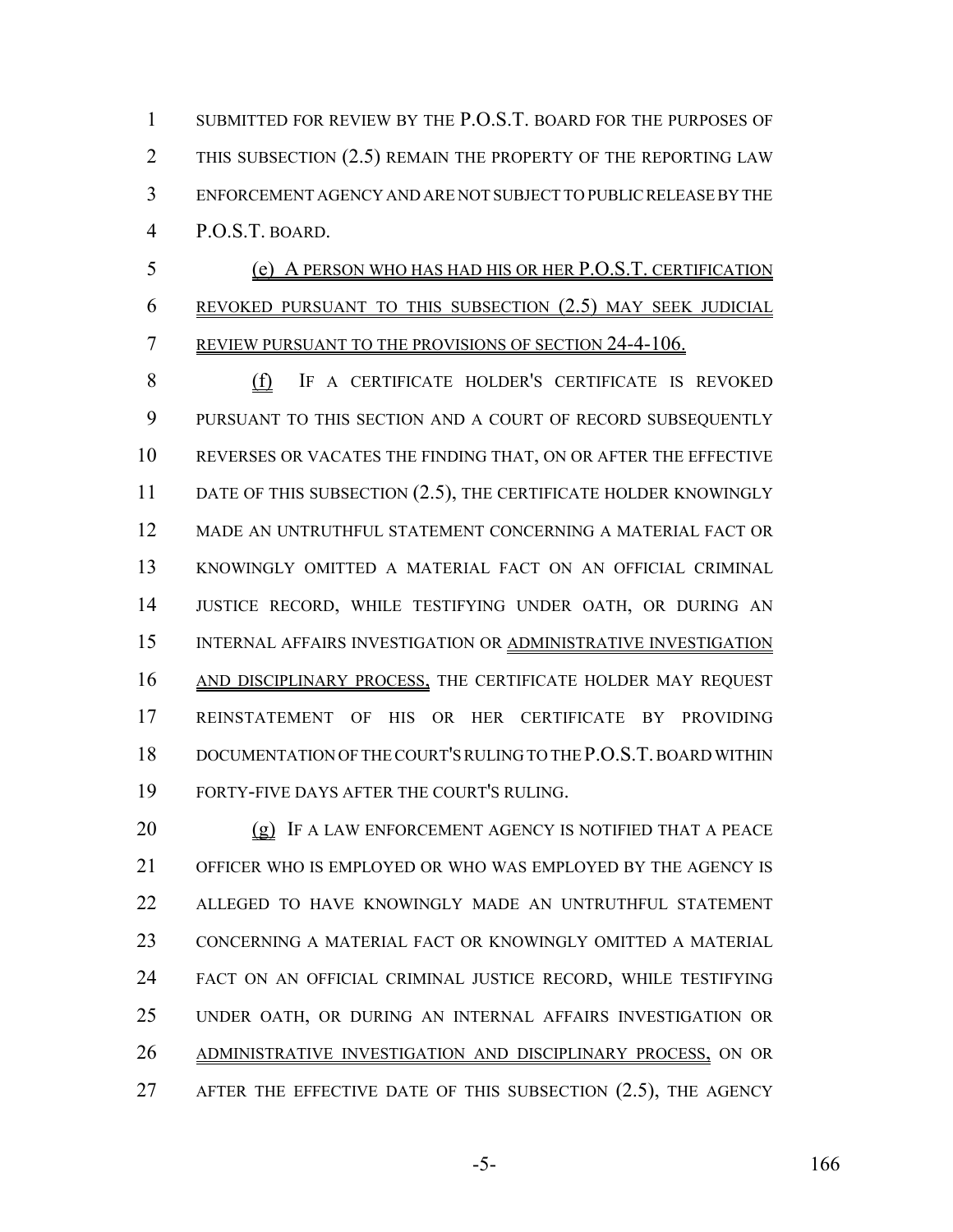EMPLOYING THE PEACE OFFICER, OR THE LAST LAW ENFORCEMENT AGENCY TO EMPLOY THE PEACE OFFICER, SHALL INVESTIGATE THE ALLEGATION UNLESS THE ACCUSED PEACE OFFICER HAS NOT BEEN EMPLOYED BY THE AGENCY FOR AT LEAST SIX MONTHS PRECEDING THE DATE UPON WHICH THE AGENCY IS NOTIFIED OF THE ALLEGATION, IN WHICH CASE THE AGENCY MAY INVESTIGATE THE ALLEGATION.

 (h) NOTHING IN THIS SECTION PROHIBITS THE LAWFUL USE OF DECEPTION OR OMISSION OF FACTS BY A PEACE OFFICER WHILE HE OR SHE IS CONDUCTING AN INVESTIGATION OF CRIMINAL ACTIVITY.

 (i) FOR THE PURPOSES OF THIS SUBSECTION (2.5), "ADMINISTRATIVE INVESTIGATION AND DISCIPLINARY PROCESS" MEANS AN EMPLOYER'S FORMAL PROCESS OF INTERNAL CONTROL THAT ASSURES THAT AN ALLEGATION OF VIOLATION OF EMPLOYER RULES, POLICY, 14 PROCEDURE, OR OTHER MISCONDUCT OR IMPROPER ACTIONS BY AN EMPLOYEE ARE SUBJECT TO A COMPLETE AND OBJECTIVE INVESTIGATION RESULTING IN FINDINGS OF FACT AND DISCIPLINARY ACTION FOR ANY SUBSTANTIATED VIOLATION.

18 (j) THE P.O.S.T. BOARD MAY PROMULGATE RULES FOR THE 19 IMPLEMENTATION OF THIS SUBSECTION (2.5).

 **SECTION 2. Act subject to petition - effective date.** This act takes effect at 12:01 a.m. on the day following the expiration of the ninety-day period after final adjournment of the general assembly (August 2, 2019, if adjournment sine die is on May 3, 2019); except that, if a referendum petition is filed pursuant to section 1 (3) of article V of the state constitution against this act or an item, section, or part of this act within such period, then the act, item, section, or part will not take effect unless approved by the people at the general election to be held in